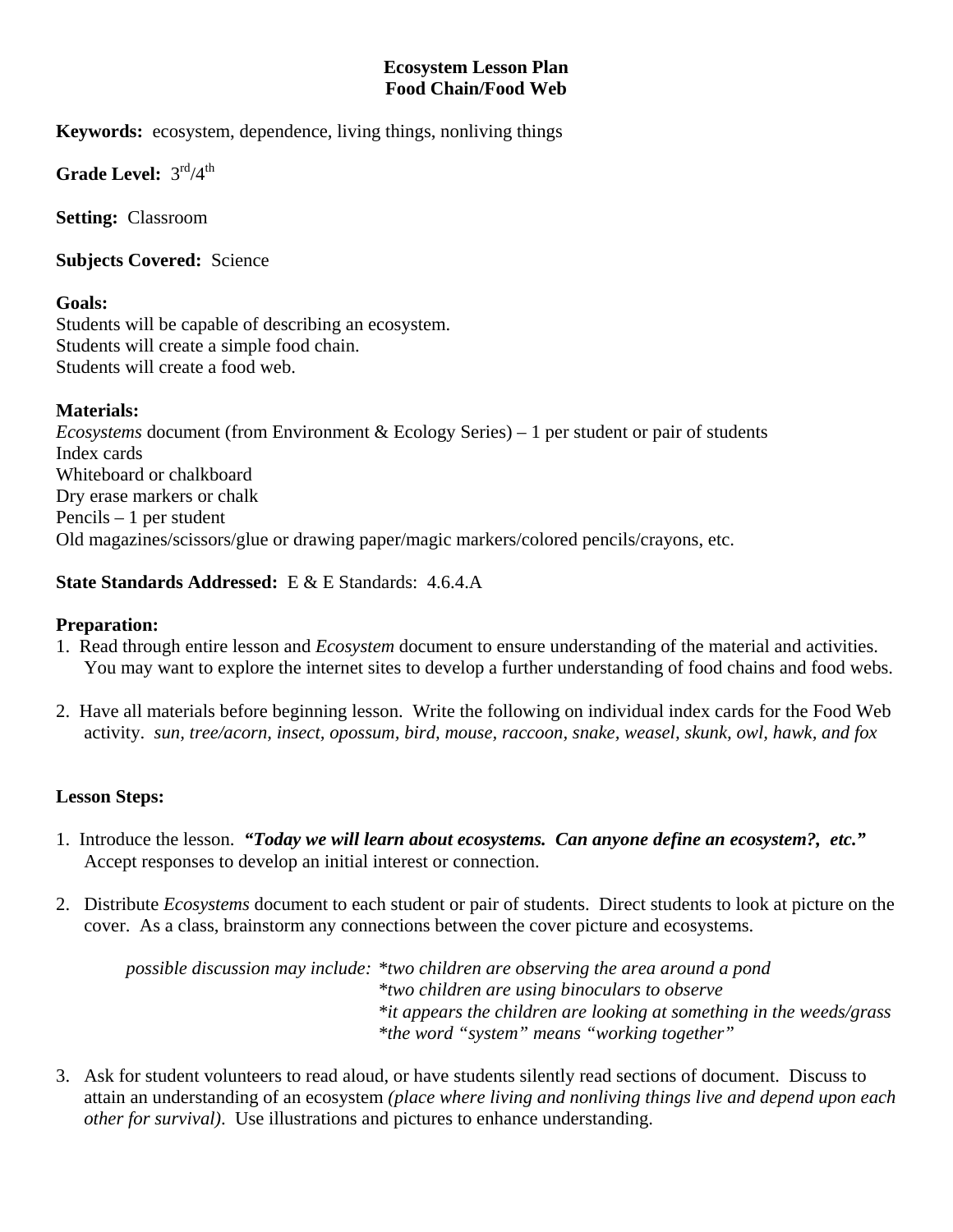4. After reading and discussing the document, write the word "Food Chain" on the whiteboard. *Food Chains reflect the living part of an ecosystem, and diagram a transfer of energy as living things eat each other. Food Chains are a single path of energy.* Use the example in the document, and draw the following chain on the board.

sun  $\Rightarrow$  tree leaves  $\Rightarrow$  caterpillar  $\Rightarrow$  bird  $\Rightarrow$  snake  $\Rightarrow$  raccoon

- 5. Once an understanding has been developed, challenge small groups of students to create a simple food chain for a pond, forest, desert, savannah, or arctic region. Groups can write food chain plants/animals on index cards and share with the class when finished. Index cards can be taped to the board and connected with arrows drawn with dry erase markers.
- 6. *Food Webs illustrate how many animals and plants are interconnected to help them survive in an ecosystem*. Using the index cards with names of plants and animals that were prepared in advance, tape them in various places on your whiteboard. Challenge students to draw arrows connecting living things which eat each other. **The arrow should start at an animal and point to the item that it is being eaten by. The arrow traces the flow of energy.** Students will be amazed at the amount of arrows that can be drawn.



7. After discussion, have students close their eyes as you say aloud the names in a food chain. Ask them to visualize the food chain taking place. As they are thinking about the food chain, ask them to picture **where** the food chain is taking place. For example, "Imagine taking a walk through the woods in Pennsylvania. Imagine the sun shining down on an oak tree. Picture the leaves of the tree (growing from the forest soil) soaking up the sunshine to make food and create acorns. Along comes a hungry caterpillar and eats some of the tree's leaves. The caterpillar slowly crawls away from the tree (over rocks/soil), only to be gobbled up by a hungry weasel. Later that night, as the weasel takes a drink from a nearby creek (water), an owl swoops down for a midnight snack."